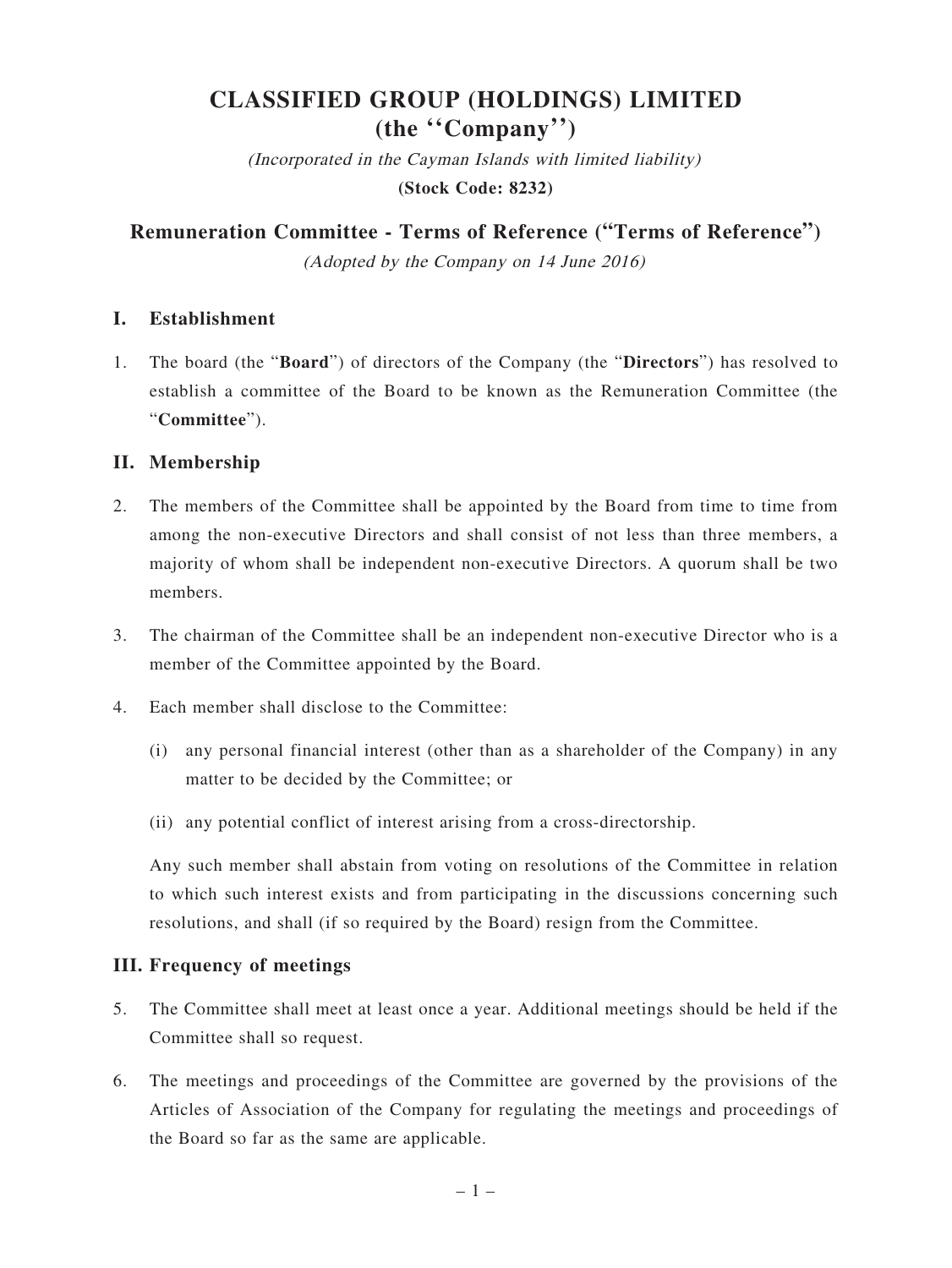# **IV. Voting**

7. Questions arising at any meeting shall be determined by a majority of votes of the members present, and in the case of an equality of votes the Chairman of the meeting who shall be the chairman of the Committee (or, in his/her absence, any one member of the Committee who: (a) is an independent non-executive director; (b) is present thereat; and (c) is elected by the members present to chair the meeting) shall have a second or casting vote.

#### **V. Resolutions in writing**

8. A resolution in writing signed by all of the members of the Committee shall be as valid and effectual as if it had been passed at a meeting of the Committee. Any such resolution may be contained in a single document or may consist of several documents all in like form.

#### **VI. Authority**

- 9. The Committee shall report directly to the Board and shall, where appropriate, consult the Chairman of the Company about their proposals relating to the remuneration of Directors and senior management.
- 10. The Committee is authorised by the Board to obtain outside legal or other independent professional advice to perform its duties and to secure the attendance of outsiders with relevant experience and expertise if it considers this necessary.
- 11. The Committee shall be provided with sufficient resources to perform its duties.

#### **VII. Duties**

- 12. The duties of the Committee shall include the following aspects:
	- (a) to make recommendations to the Board on the Company's policy and structure for all Directors' and senior management remuneration and on the establishment of a formal and transparent procedure for developing remuneration policy;
	- (b) to review and approve the management's remuneration proposals with reference to the Board's corporate goals and objectives;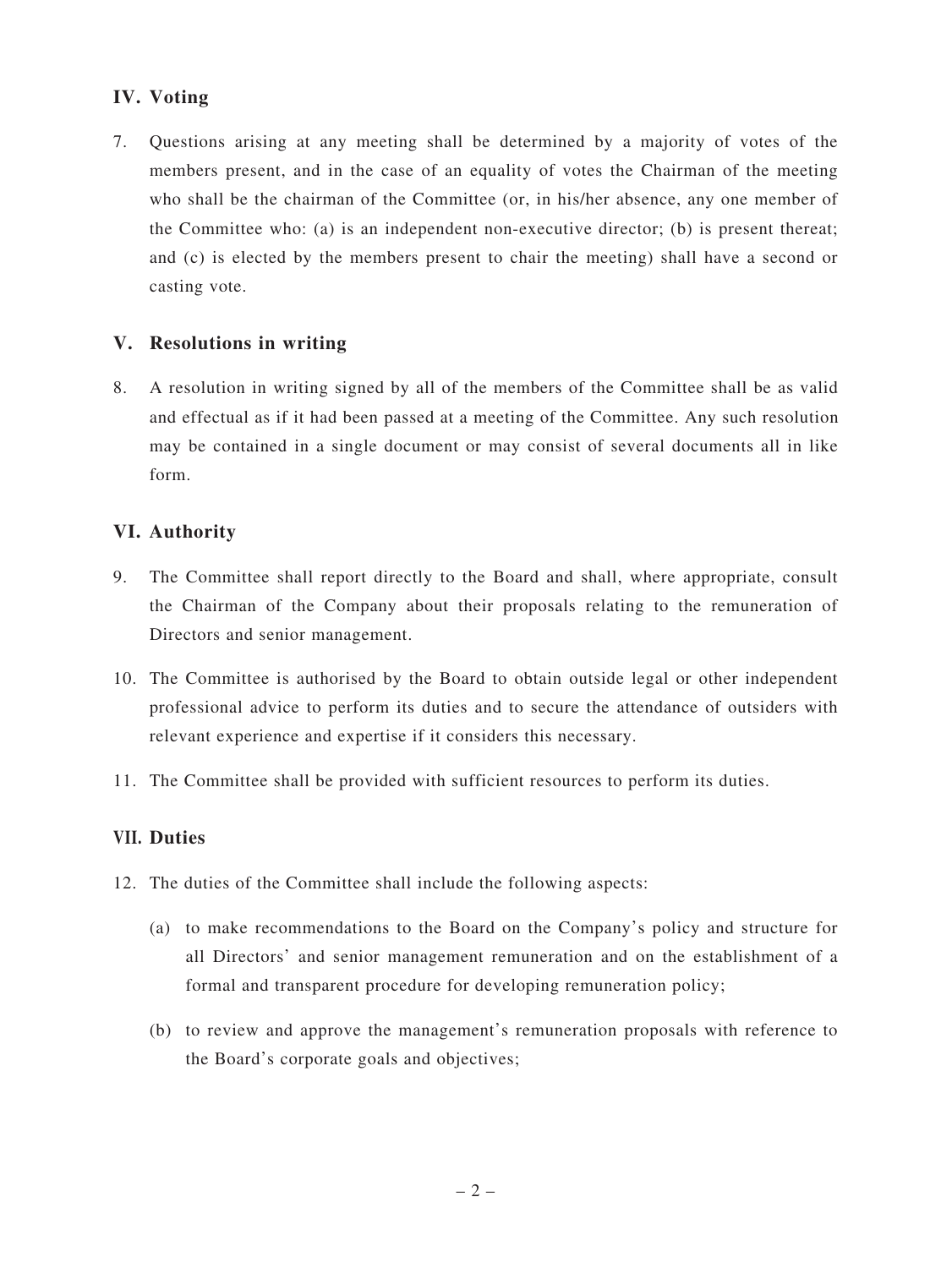- (c) to make recommendations to the Board on the remuneration packages of individual executive Directors and senior management. This should include benefits in kind, pension rights and compensation payments, including any compensation payable for loss or termination of their office or appointment;
- (d) to make recommendations to the Board on the remuneration of non-executive Directors;
- (e) to consider salaries paid by comparable companies, time commitment, responsibilities and employment conditions elsewhere in the group;
- (f) to review and approve compensation payable to executive Directors and senior management for any loss or termination of office or appointment to ensure that it is consistent with contractual terms and is otherwise fair and not excessive;
- (g) to review and approve compensation arrangements relating to dismissal or removal of Directors for misconduct to ensure that they are consistent with contractual terms and are otherwise reasonable and appropriate;
- (h) to ensure that no Director or any of his associates is involved in deciding his own remuneration;
- (i) to consult the Chairman and/or Chief Executive (where applicable) about their remuneration proposals for other Executive Directors;
- (j) to consider the performance bonus (if any) for executive directors, senior management and general staff (if applicable), having regard to their achievements against the performance criteria and by reference to market norms, and make recommendations to the Board;
- (k) to determine the criteria for assessing employee performance which should reflect the Company's business objectives and target;
- (l) to establish guidelines for the recruitment of the Chief Executive and senior management; and
- (m) to formulate remuneration policy for the approval of the Board, which shall take into consideration factors such as salaries paid by comparable companies, employment conditions and responsibilities, and individual performance of the directors, senior management and general staff. Performance shall be measured against corporate goals and objectives resolved by the Board from time to time; and implement the remuneration policy laid down by the Board.